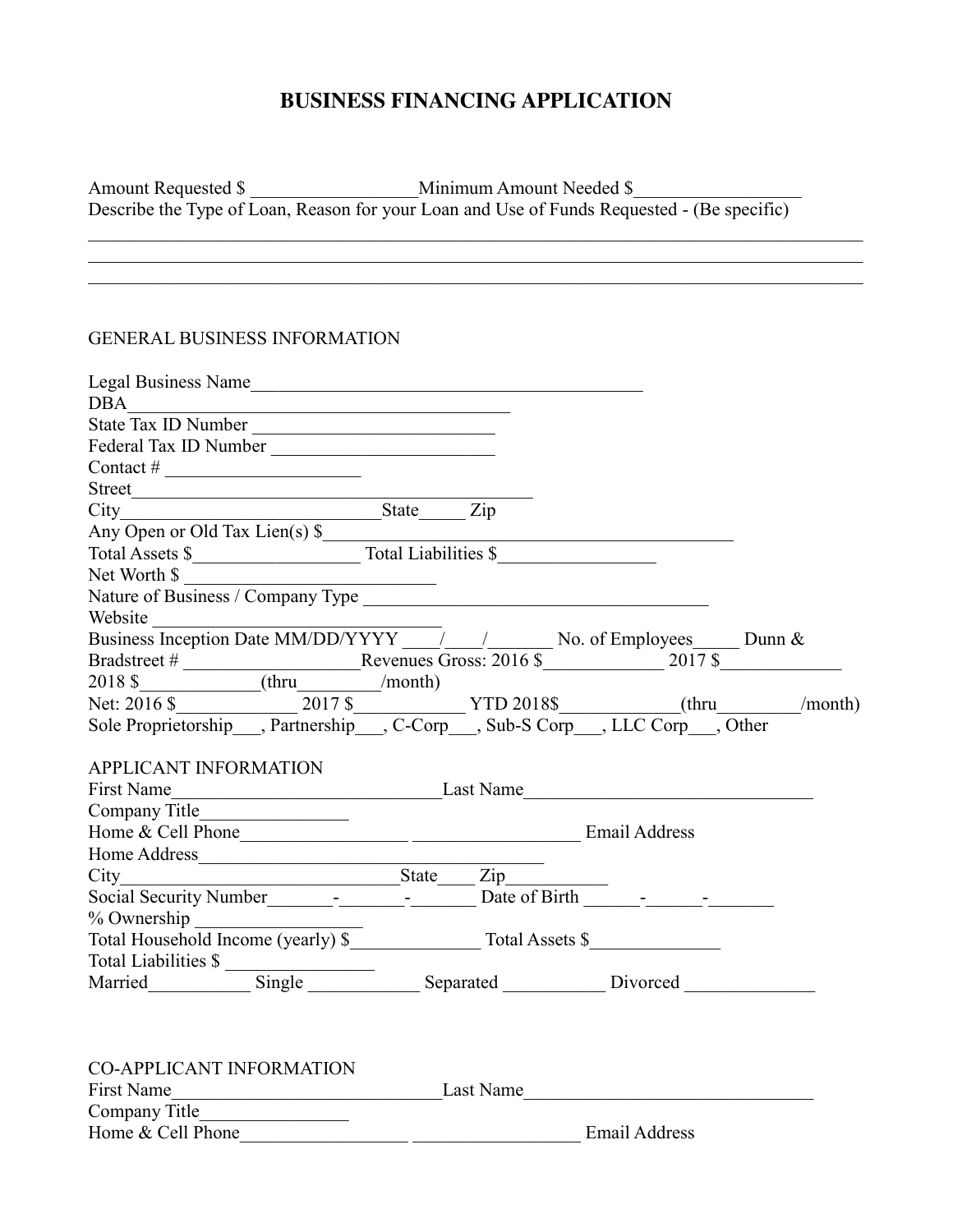| % Ownership                                                                                                                                                                                                                                                                                                                                                                                                                                                                                                                                             |  |  |  |  |
|---------------------------------------------------------------------------------------------------------------------------------------------------------------------------------------------------------------------------------------------------------------------------------------------------------------------------------------------------------------------------------------------------------------------------------------------------------------------------------------------------------------------------------------------------------|--|--|--|--|
|                                                                                                                                                                                                                                                                                                                                                                                                                                                                                                                                                         |  |  |  |  |
|                                                                                                                                                                                                                                                                                                                                                                                                                                                                                                                                                         |  |  |  |  |
|                                                                                                                                                                                                                                                                                                                                                                                                                                                                                                                                                         |  |  |  |  |
| BANKING AND ACCOUNT INFORMATION                                                                                                                                                                                                                                                                                                                                                                                                                                                                                                                         |  |  |  |  |
|                                                                                                                                                                                                                                                                                                                                                                                                                                                                                                                                                         |  |  |  |  |
|                                                                                                                                                                                                                                                                                                                                                                                                                                                                                                                                                         |  |  |  |  |
| Average Monthly Deposits \$                                                                                                                                                                                                                                                                                                                                                                                                                                                                                                                             |  |  |  |  |
|                                                                                                                                                                                                                                                                                                                                                                                                                                                                                                                                                         |  |  |  |  |
|                                                                                                                                                                                                                                                                                                                                                                                                                                                                                                                                                         |  |  |  |  |
| Date Opened: Current Balance:<br>#2 Bank/Institution Current Balance:<br>Type of Account: Checking Savings Recount #                                                                                                                                                                                                                                                                                                                                                                                                                                    |  |  |  |  |
|                                                                                                                                                                                                                                                                                                                                                                                                                                                                                                                                                         |  |  |  |  |
| Average Monthly Deposits \$                                                                                                                                                                                                                                                                                                                                                                                                                                                                                                                             |  |  |  |  |
|                                                                                                                                                                                                                                                                                                                                                                                                                                                                                                                                                         |  |  |  |  |
|                                                                                                                                                                                                                                                                                                                                                                                                                                                                                                                                                         |  |  |  |  |
| <b>Real Estate Owned</b><br>Value of Residential Real Estate Owned (total of all combined if more than one)<br>\$<br>Value of Commercial Real Estate Owned (total of all combined if more than one)<br>$\frac{\text{S}}{\text{S}}$ Mortgage Balance(s) $\frac{\text{S}}{\text{S}}$<br>Land Lord Information (If you don't own your commercial property/business location please fill out<br>Landlord info).<br>1) Landlord Holder Name Phone<br>How many years remain on Lease<br>Business Equipment Owned (Free and Clear)<br>Copiers, Furniture, etc) |  |  |  |  |
| Industrial and Manufacturing Equipment \$<br>Construction and Farm Equipment \$<br>(Yellow Iron-Tractors, Loaders, Dozers,                                                                                                                                                                                                                                                                                                                                                                                                                              |  |  |  |  |
|                                                                                                                                                                                                                                                                                                                                                                                                                                                                                                                                                         |  |  |  |  |
| Generators,Etc)                                                                                                                                                                                                                                                                                                                                                                                                                                                                                                                                         |  |  |  |  |
| Medical and Dental Equipment \$                                                                                                                                                                                                                                                                                                                                                                                                                                                                                                                         |  |  |  |  |
| Do you plan to purchase equipment? Yes or No If yes, type:<br>Vendor Name: Vendor Phone #:                                                                                                                                                                                                                                                                                                                                                                                                                                                              |  |  |  |  |
| Receivables & Purchase Orders                                                                                                                                                                                                                                                                                                                                                                                                                                                                                                                           |  |  |  |  |
| Total receivables \$                                                                                                                                                                                                                                                                                                                                                                                                                                                                                                                                    |  |  |  |  |
| Purchase Orders \$<br>Have you received PO financing previously? Yes or No                                                                                                                                                                                                                                                                                                                                                                                                                                                                              |  |  |  |  |
|                                                                                                                                                                                                                                                                                                                                                                                                                                                                                                                                                         |  |  |  |  |
| If yes, who was the lender? $\frac{1}{2}$ $\frac{1}{2}$ $\frac{1}{2}$ $\frac{1}{2}$ $\frac{1}{2}$ $\frac{1}{2}$ $\frac{1}{2}$ $\frac{1}{2}$ $\frac{1}{2}$ $\frac{1}{2}$ $\frac{1}{2}$ $\frac{1}{2}$ $\frac{1}{2}$ $\frac{1}{2}$ $\frac{1}{2}$ $\frac{1}{2}$ $\frac{1}{2}$ $\frac{1}{2}$ $\frac{1}{2}$ $\frac$                                                                                                                                                                                                                                           |  |  |  |  |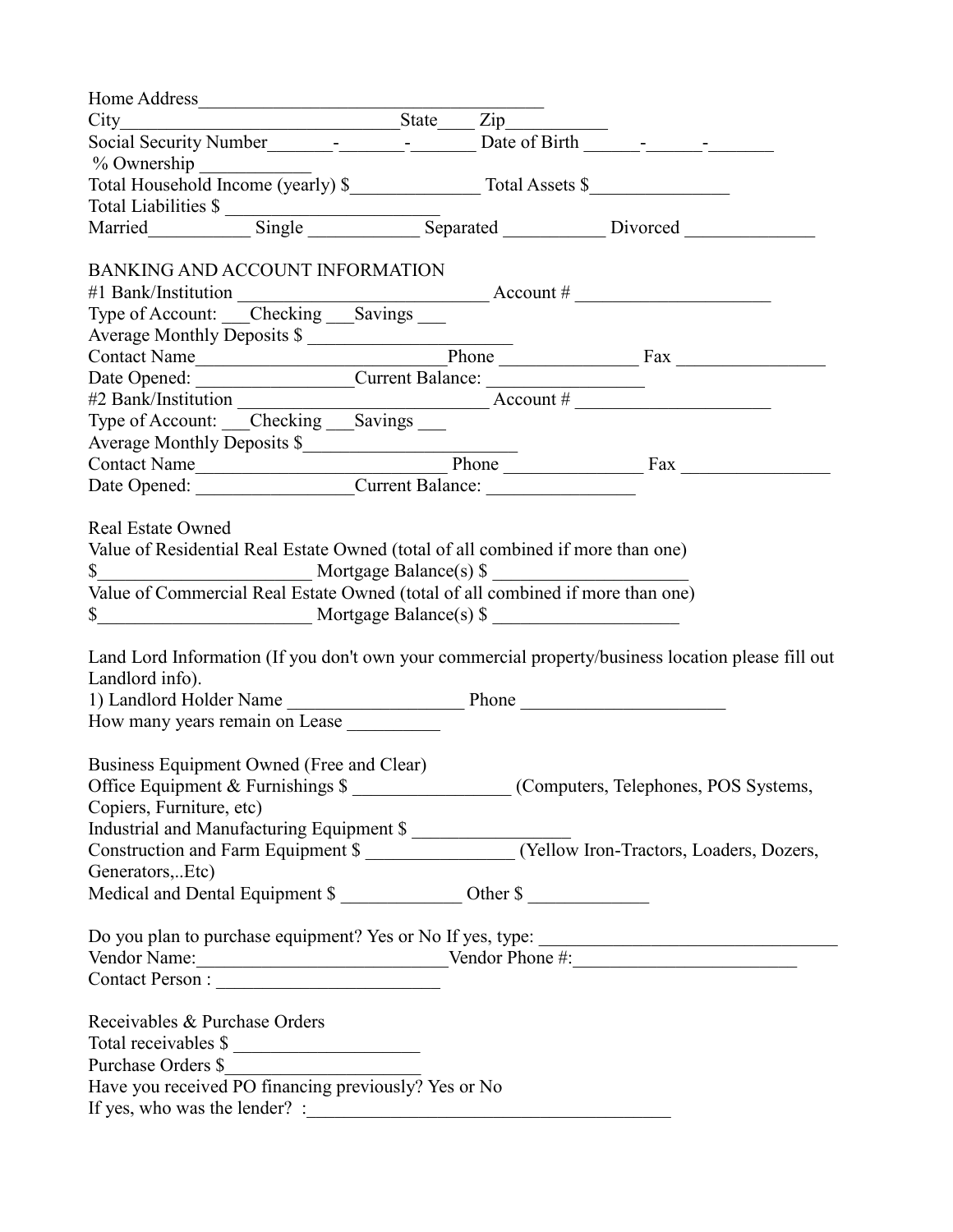| Merchant Account                                                                                     |                |              |
|------------------------------------------------------------------------------------------------------|----------------|--------------|
| Average Monthly Credit Card Volume (Visa/MasterCard): \$                                             |                |              |
| How Many Merchant/Credit Card Accounts?                                                              |                |              |
| Merchant/Credit Card Processing Info: Processor:                                                     |                |              |
| Contact #: $\qquad \qquad$                                                                           | Terminal Type: |              |
| How Processed: % Card Swiped: % Manually Keyed:                                                      |                | % Phone/Mail |
| Order: % Internet:                                                                                   |                |              |
| Do you have any existing 'cash advances' and/or 'bank statement loans? Yes / No Balance(s) $\&$ with |                |              |
| whom:                                                                                                |                |              |

TRADE REFERENCE(S) (The longer the trade reference has been open the better and will be verified).

| Company Name           | Account $#$         |             |  |
|------------------------|---------------------|-------------|--|
| Phone Number           | Open Date           | High Credit |  |
| <b>Current Balance</b> | <b>Contact Name</b> |             |  |
| Company Name           | Account $#$         |             |  |
| Phone Number           | Open Date           | High Credit |  |
| <b>Current Balance</b> | <b>Contact Name</b> |             |  |
| Company Name           | Account $#$         |             |  |
| Phone Number           | Open Date           | High Credit |  |
| <b>Current Balance</b> | <b>Contact Name</b> |             |  |

## CREDIT EVALUATION

| Do you know your personal credit score? Yes or No If so, what are $Score(s)$ ? |  |
|--------------------------------------------------------------------------------|--|
| Do you know if you have a $D \& B$ Business Credit File? Yes or No             |  |
| Do you know your D & B Paydex Score?                                           |  |
| Do you have any UCC Lien Filings? Yes or No Amount(s)?                         |  |
| What is the UCC Filing on?                                                     |  |
| Do you have any existing Credit Lines? Yes or No Balance(s)?                   |  |
| With Who?                                                                      |  |

#### MISCELLANEOUS INFORMATION

Do you have any federal & state taxes past due? Yes or No If yes, how much: Federal \$ State \$ Are you currently under the protection of the United States Bankruptcy Laws? Yes or No

Have you been turned down previously:(This information is critical in determining what issues that need to be overcome). By whom and  $Reason(s)$ :

Are you currently working with any lender, consultant or broker on this transaction? Yes or No If yes, who: